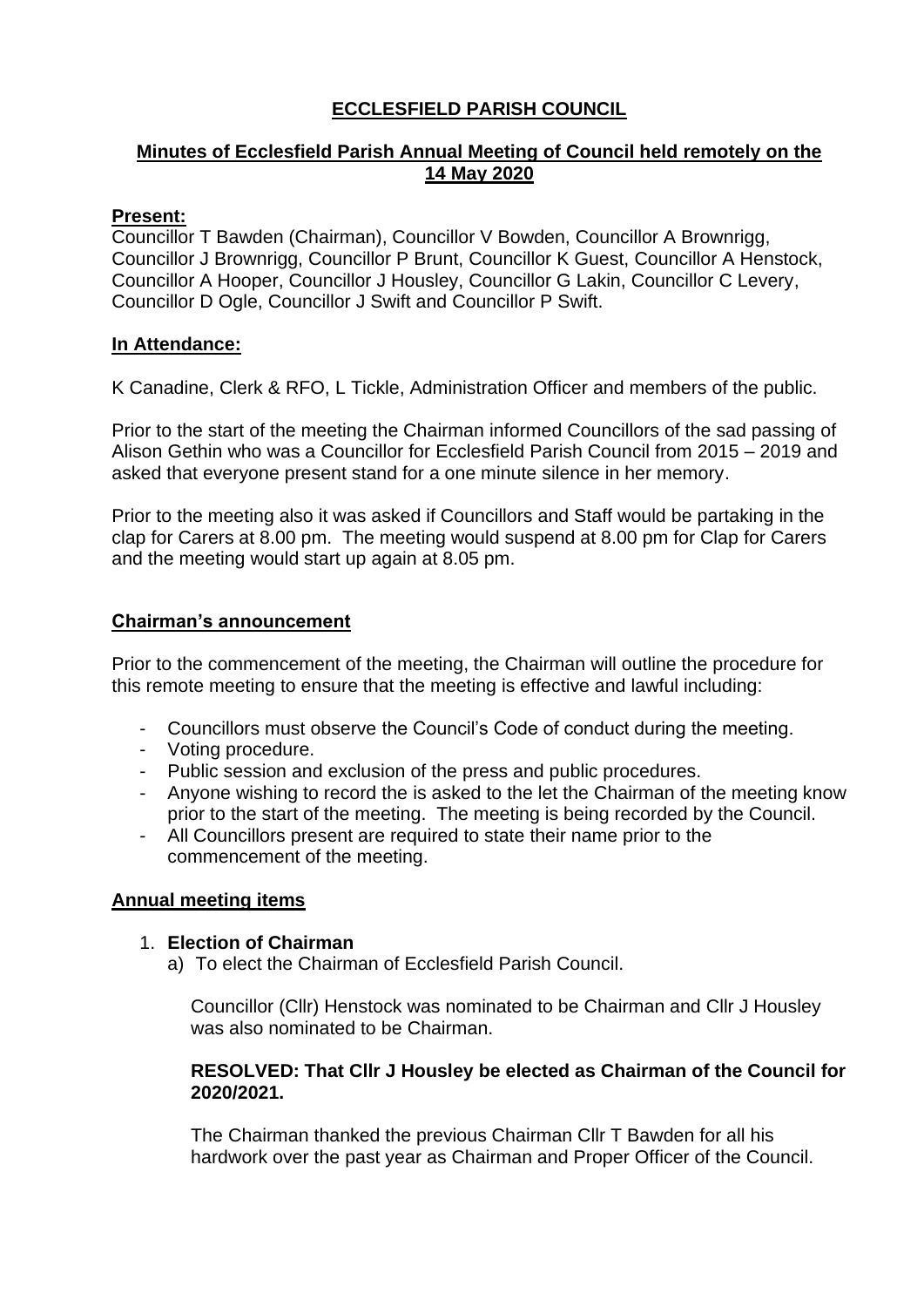b) To receive the Chairman's Declaration of Acceptance of Office.

The council agreed that the Chairman could sign his Declaration of Acceptance of Office in the days following this meeting. The clerk advised that the form would be available for him to sign in the office the following day.

c) To elect the Vice Chairman of Ecclesfield Parish Council.

Cllr J Brownrigg was nominated to be Vice Chairman and Cllr G Lakin was also nominated to Vice Chairman.

**RESOLVED: That Cllr J Brownrigg be elected Vice Chairman of the Council for 2020/2021.**

## **2. Apologies and Reasons for Absence**

To note apologies and approve reasons for absence.

Cllr T Gratham provided her apologies which were circulated to Cllrs.

#### **RESOLVED: That apologies be accepted and the reasons for absence be approved.**

## **3. Remote Meetings of Ecclesfield Parish Council**

During the current Coronavirus pandemic, the Parish Council is holding Council and Committee meetings remotely. Members are asked to approve the attached addendum to the Standing Orders to cover remote meeting procedures.

Various grammar amendments were received and will be amended accordingly.

## **RESOLVED: That the Remote Meetings of Ecclesfield Parish Council be approved and adopted.**

#### 4. **Chairman and Councillors Allowances**

a) To consider the payment of a Chairman's Allowance for 2020/2021.

A proposal that the Chairman's Allowance for 2020/2021 be increased, this proposal was seconded.

## **RESOLVED: That the Chairman's Allowance will not be increased for 2020/2021 and the proposal to increase the Allowance will be considered at the next Finance and Premises meeting.**

b) To consider the payment of Councillor's Attendance Allowance for 2020/2021.

#### **RESOLVED: That there would be no Councillors Attendance Allowance for 2020/2021**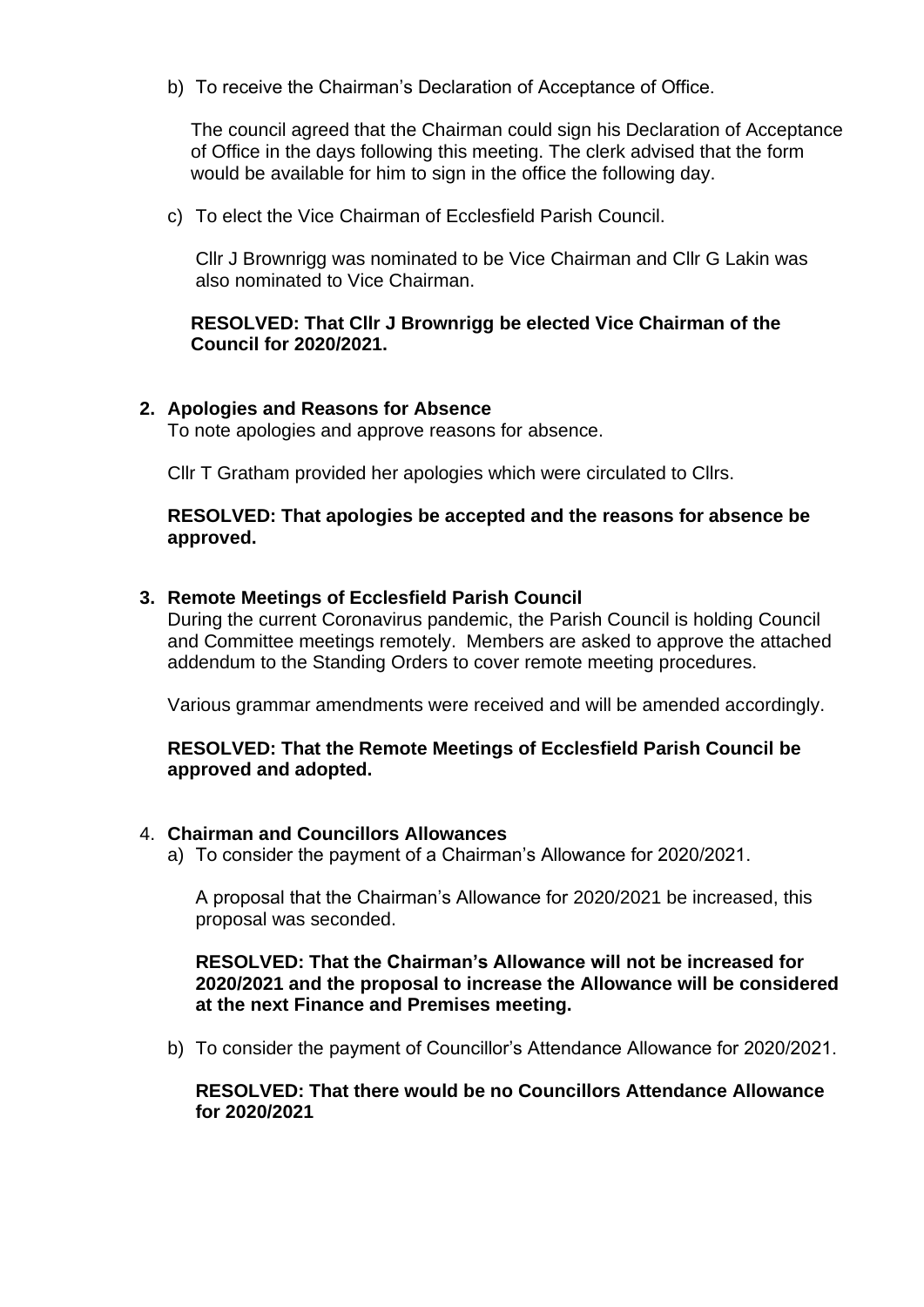# 5. **Registers of Interests**

The Clerk informed Cllrs that if they have any changes to their Register of Interest, they should make the changes and send them into the Monitoring Officer at Sheffield City Council and to send a copy into the office to keep on file.

## **RESOLVED:**

- **a) That Cllrs would inform the Monitoring Officer at Sheffield City Council of any changes to their Register of Interests and send a copy in to the office.**
- **b) A copy of the Register of Interests form will be circulated to Cllrs.**

# 6. **Staff Appointments**

a) To note the appointment of a new Parish Clerk and Responsible Financial Officer from 14 April 2020 and to appoint her Line Manager.

The Chairman welcomed the new Clerk and RFO to the Council Mrs Karen Canadine and informed Cllrs Mrs Canadine is now in post and started with Ecclesfield Parish Council (EPC) on the 14 April 2020.

The Clerk informed the Council that it would be best practice to expect the Line Manager to the Clerk to be the Chair of the Staffing Committee. This was voted on and Cllrs agreed for the Chair of the Staffing Committee once appointed at the next Staffing Committee would become Line Manager to the Clerk and RFO.

b) To note the appointment of a new Community Coordinator from 20 April 2020 and to appoint her Line Manager.

The Chairman also welcomed the new Community and Archive Coordinator to EPC Mrs Emma Mainwaring and informed Cllrs that Mrs Mainwaring is now in post and started with EPC on 20 April 2020.

It was discussed by Cllrs that the Line Manager to the Community and Archive Coordinator would be the Clerk.

## **RESOLVED: That**

- **a) The Chairman of Staffing Committee would be the Line Manager to the Clerk/RFO.**
- **b) The Clerk/RFO would be the Line Manager to the Community and Archive Coordinator.**

## 7. **General Power of Competence**

To consider the adoption of the General Power of Competence (GPC) as a power of first resort, now that Ecclesfield Parish Council meets the required criteria (Clerk report attached).

Various grammar amendments were received in and will be amended accordingly.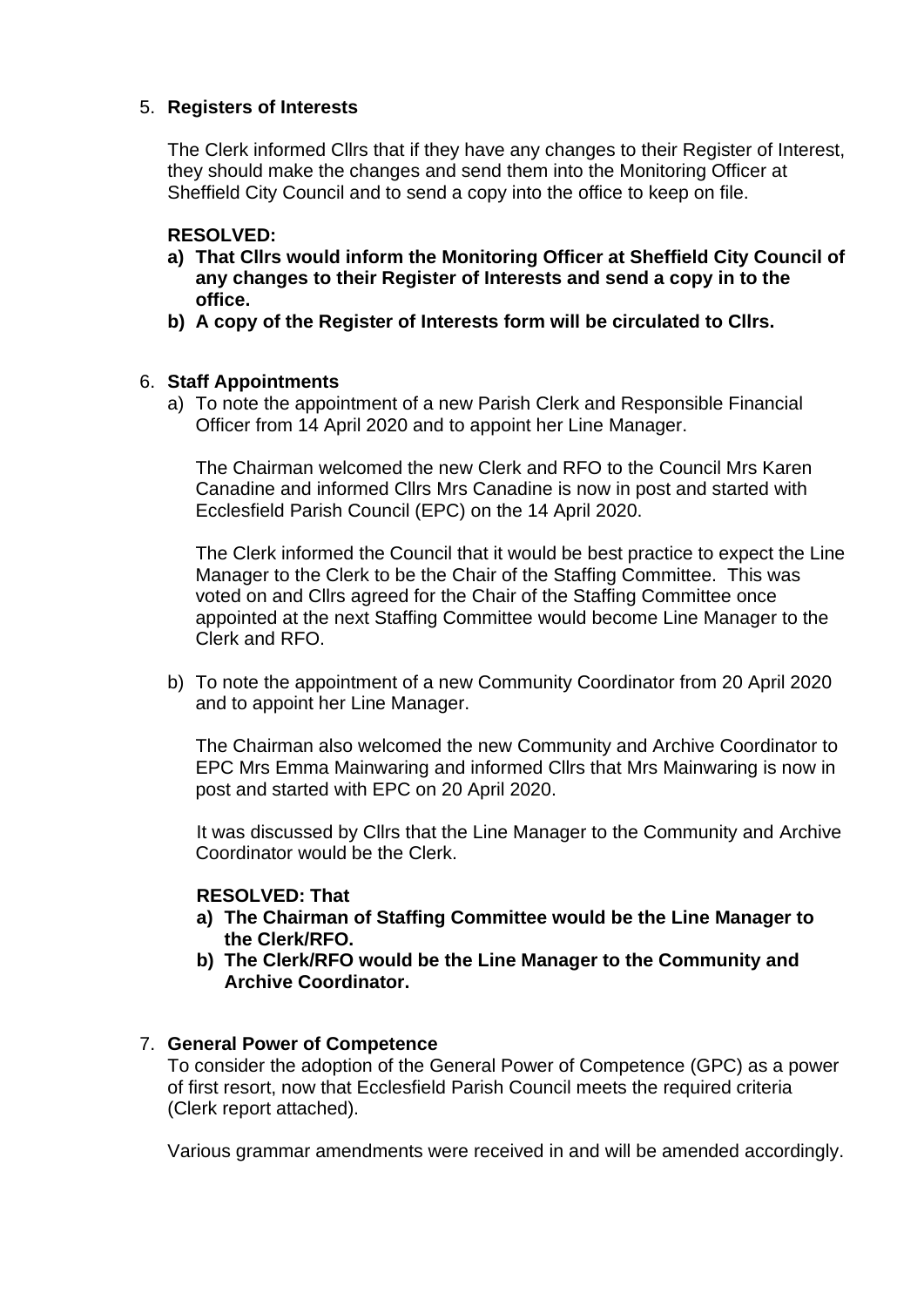## **RESOLVED: That the General Power of Competence be approved and adopted subject to the amendments.**

#### 8. **Public Participation Session**

To receive questions from members of the public under the direction of the Chairman and in accordance with the Council's Standing Orders.

No questions were received from members of the public.

#### 9. **Declarations of Interest**

- a) To consider any requests for dispensation
- b) To note any declarations of interests not already declared under the Members Code of Conduct or Members Registers of Disclosable Pecuniary Interests.

#### **RESOLED: That**

- **a) There were no requests for dispensation**
- **b) Cllrs Mrs A & J Brownrigg have a declaration of interest in agenda item 23 and would leave the meeting when agenda item 23 is discussed.**

Agenda item 12 – Signatories for Cheques and Bank Payments was brought forward by the Chairman of Council

8.00pm - Council was suspended for 5 mins to observe the Clap for Carers.

Cllr Henstock left the meeting??

## 10. **Committees of Ecclesfield Parish Council**

a) To appoint Standing Committees and Committees of Ecclesfield Parish Council (Standing Order 4) A current Committee structure is attached for reference and update.

The Standing Committees to be appointed are Finance and Premises Committee, Environmental Planning Committee and Staffing Committee.

The Chairman asked Cllrs to appoint members for the Standing Committees, Finance and Premises, Environmental Planning Committee and the Staffing Committee.

Clerk informed Cllrs that Chairman to the Committee are appointed at the Annual Meeting of Council and Vice Chairs are appointed at the first Committee meetings.

b) To appoint Members (Standing Order 4 (d) iv) and Substitute Members (Standing Order 4 (d) v) to Council Committees.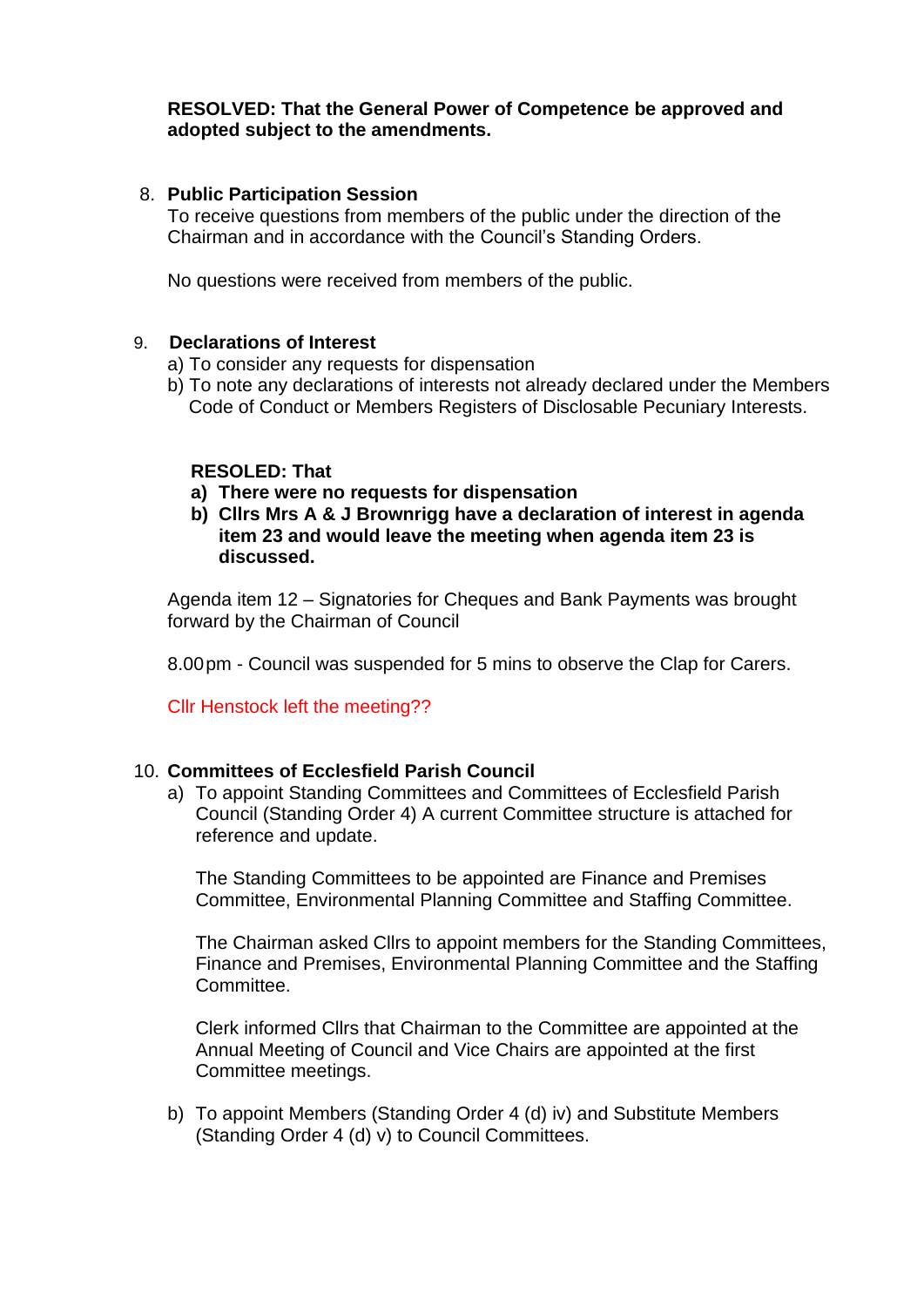Members of Finance and Premises Committee, Environmental Planning Committee and Staffing Committee after discussion and votes were taken were appointed.

#### **Finance and Premises Committee**

#### Members

Cllr K Guest Cllr D Ogle Cllr T Bawden Cllr V Bowden Cllr J Brownrigg (ex officio) Cllr J Housley (ex officio) Cllr G Lakin Cllr P Swift

A point of order was raised regarding Cllr Bawden being on the Finance Committee as ex officio only when he was Chairman of the Council. The Chairman stated that Cllr Bawden was asked and would be staying on the Committee.

#### **Environmental Planning Committee**

#### Members

Cllr A Hooper Cllr A Henstock Cllr J Brownrigg (ex officio) Cllr J Housley (ex officio) Cllr Mrs C Levery Cllr D Ogle

Cllr Henstock will be contacted about being appointed to the Environmental Planning Committee.

#### **Staffing Committee**

Cllr Mrs C Levery Cllr T Bawden Cllr V Bowden Cllr J Brownrigg (ex officio) Cllr J Housley (ex officio) Cllr Mrs T Grantham Cllr P Swift

Cllr Mrs T Grantham will be contacted about being appointed to the Staffing Committee.

Cllrs agreed to continue with the Substitute Members Scheme.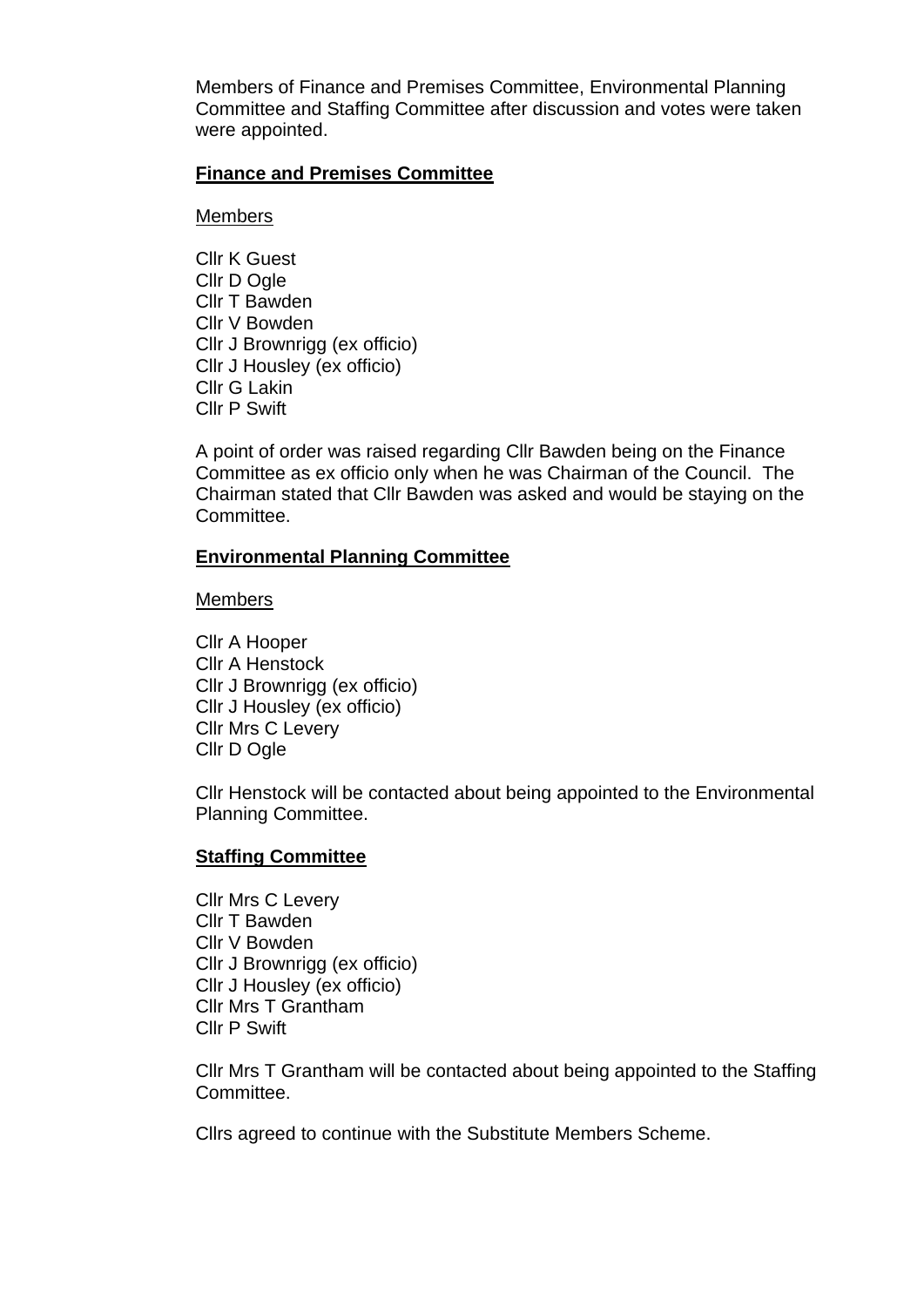c) To appoint a Chairman to the Environmental Planning Committee and Finance Committee which are both Standing Committees (as required by Standing Order 4 (d) vi)

Cllr Hooper was nominated to be Chairman of the Environmental Planning Committee and Cllr Ogle was also nominated to be Chairman.

Cllr Hooper was appointed the Chairman of Environmental Planning Committee.

Cllr Mrs K Guest was nominated to be Chairman of Finance and Premises Committee.

Vice Chairman will be elected at the first meeting of the Committees.

Each Committee will consider the appointment of Sub-Committees and the Members of Sub-Committees at the first meeting of the Committee following this Annual Meeting of Council.

#### **RESOLVED: That**

- **a) The Standing Committees and Committees be appointed**
- **b) The appointment of Cllrs to Committees be appointed and to continue with the Substitute Members Scheme.**
- **c) Cllr A Hooper be appointed as Chairman to Environmental Planning Committee, Cllr Mrs K Guest be appointed as Chairman to Finance and Premises Committee and the Vice Chairman to the Committees will be appointed at the first Committee meetings.**

## 11.**Councillor Representatives to Outside Bodies**

To appoint a Parish Council representative on the following bodies:

Cllrs voted on the Outside Body below. All approved that the Cllrs already on the Outside Body agreed to stay on except for Cllr Ogle stepping down from Ann Reresby Trust.

A vote took place and Cllr Mrs K Guest was appointed on the Ann Reresby Trust.

Cllr Mrs T Grantham will be contacted about staying on the Ann Reresby Trust.

| <b>Outside Body</b>                       | <b>Current Representative</b>     |
|-------------------------------------------|-----------------------------------|
| <b>Ann Reresby Trust</b>                  | Cllrs Mrs T Grantham, Cllr Mrs K  |
|                                           | Guest & ex Cllr Mrs D Fearnley    |
|                                           | (Special request)                 |
|                                           |                                   |
| <b>Ecclesfield Charities</b>              | <b>Clirs Mrs K Guest</b>          |
|                                           |                                   |
| <b>Ecclesfield Civil Parish Archiving</b> | Cllrs J Housley, G Lakin & D Ogle |
| Project                                   |                                   |
| <b>Grenoside Advisory Body</b>            | Cllrs A Hooper & Mrs C Levery     |
|                                           |                                   |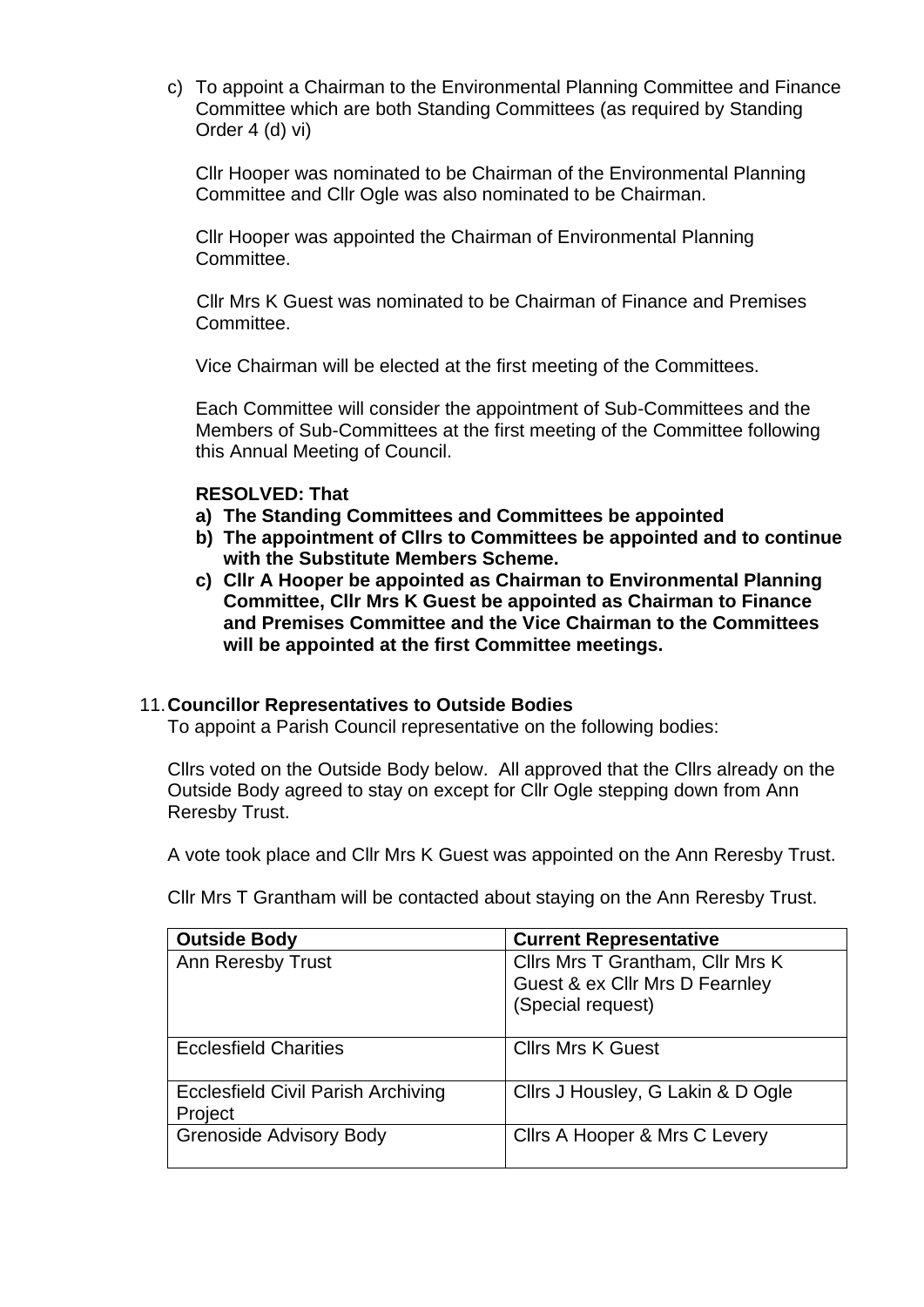| <b>YLCA</b> | Clirs T Bawden, P Swift & Mrs K<br>  Canadine (Clerk to Council |
|-------------|-----------------------------------------------------------------|
|             |                                                                 |

# **RESOLVED: That Cllr Mrs K Guest be appointed onto the Ann Reresby Trust letters be sent to the Outside Bodies informing them of the changes.**

# 12.**Signatories for Cheques and Bank Payments**

To confirm cheque signatories for the Parish Council's accounts and to ask the new signatories to complete and sign the "Change of Signatory Application Form" if applicable.

Current signatories: T Bawden, J Housley, C Levery & P Swift.

Clerk advised the Council that it was best practice to have different Cllrs to sign for cheques and bank payments.

It was agreed that in the current climate the signatories would stay the same and be brought back to Council after the climate has eased more.

## **RESOLVED: That the current signatories are to stay the same and will be brought back to Council when the current climate has eased more.**

# 13.**Annual Governance and Accountability Return (AGAR) 2019/2020**

The Clerk to the Council informed Cllrs that the Advisor to Council has signed the AGAR as she had done the Year End. The Clerk will sign they Year End off.

- a) To approve the Annual Governance Statement for AGAR 2019/2020.
- b) To approve the Statement of Accounts for AGAR 2019/2020.
- c) To note the Internal Auditors Report for AGAR 2019/2020.

# **RESOLVED: That**

- **a) The Annual Governance Statement for AGAR 2019/2020 be approved**
- **b) The Statement of Account for 2019/2020 be approved**
- **c) The Internal Auditors Report for AGAR 2019/2020 be approved**

#### 14.**Internal Auditor**

- a) To note the detailed Internal Auditor's Report to Council for 2019/2020
- b) To consider the re-appointment of Yorkshire Internal Audit Services as Ecclesfield Parish Council's Internal Auditor for 2020/2021.

## **RESOLVED: That**

- **a) The Internal Auditors report for 2019/2020 be approved**
- **b) The reappointment of Yorkshire Internal Audit Services be discussed at the next Finance and Premises Committee meeting.**
- 15.**Appointment of the External Auditor**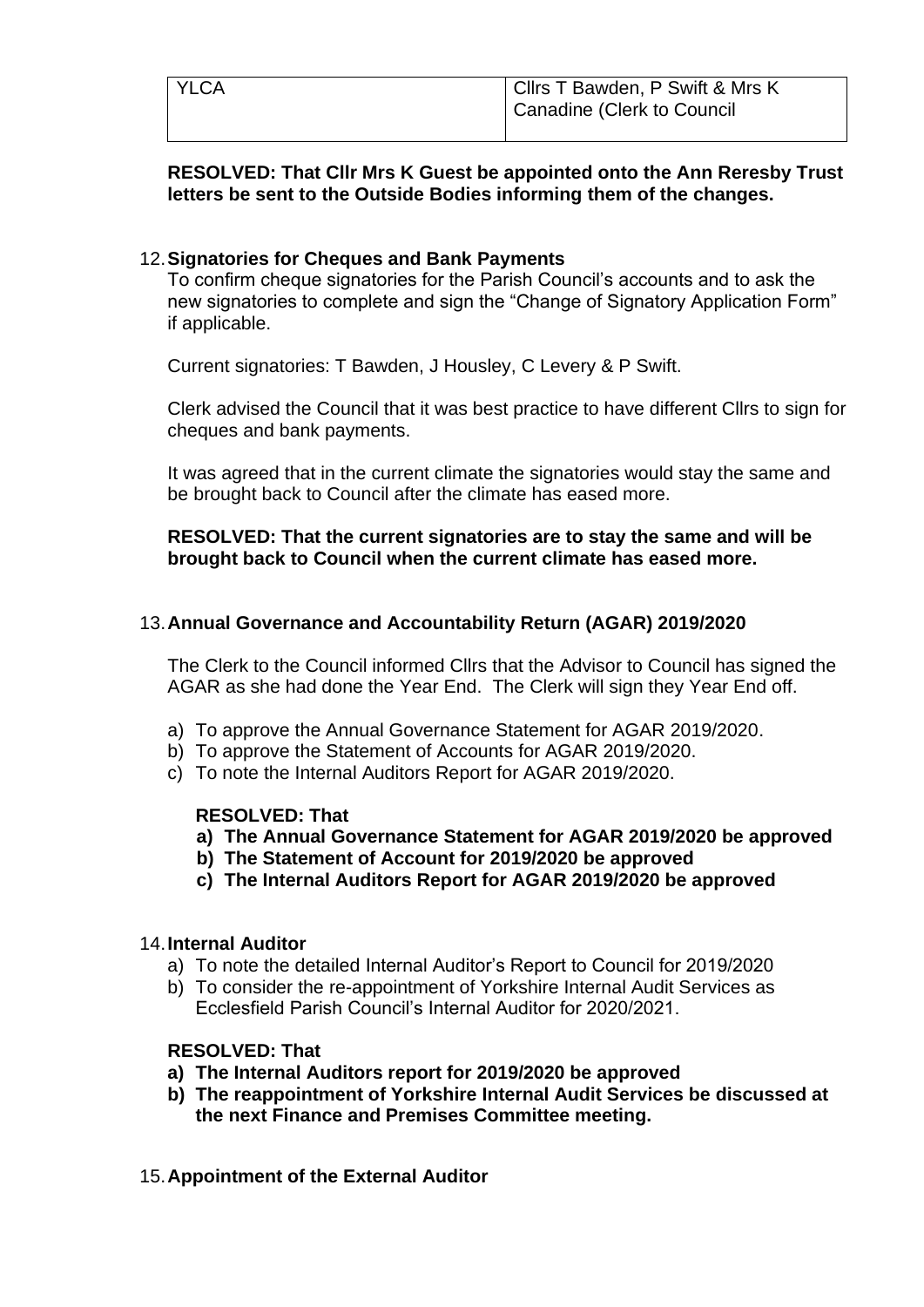To appoint PKF Littlejohn LLP as the External Auditor for 2020/2021.

# **RESOLVED: That PKF Littlejohn LLP be appointed by Ecclesfield Parish Council as the External Auditors fir 2020/21.**

# 16.**Council Minutes**

To approve the Minutes of the Parish Council meeting held on 5 March 2020.

Various grammar amendments were received in and will be amended accordingly.

## **RESOLVED: That the Parish Council minutes be approved subject to the amendments.**

## 17.**Delegation to Proper Officer during Coronavirus Pandemic**

To ratify the decisions taken by the Proper Officer since the last meeting of the Council held on 5 March 2020 during the Coronavirus Pandemic.

## **RESOLVED: That the decisions taken by the Proper Officer be approved.**

# **POLICY**

#### 18.**Policies for Review**

- a) To adopt the NALC Mode Code of Conduct and to note the accompanying NALC Legal Topic Note 80 on Members Conduct and the Registration and Declaration of Interests.
- b) To review and adopt the Scheme of Delegation

Following discussions, the Scheme of Delegation was deferred to the next Council meeting.

c) To review and adopt Standing Orders

## **RESOLVED: That**

- **a) The NALC Mode Code of Conduct be approved and adopted and the accompanying NALC Legal Topic Note 80 be noted**
- **b) The Scheme of Delegation be deferred to the next Council meeting**
- **c) That an update to Standing Order 11 e be updated regarding nominated key holders.**

## **PLANNING**

19.**Environmental Planning Committee Minutes**

To approve the minutes of the Environmental Planning Committee meeting held remotely on 23 April 2020.

#### **RESOLVED: That the Environmental Planning Committee Minutes be approved.**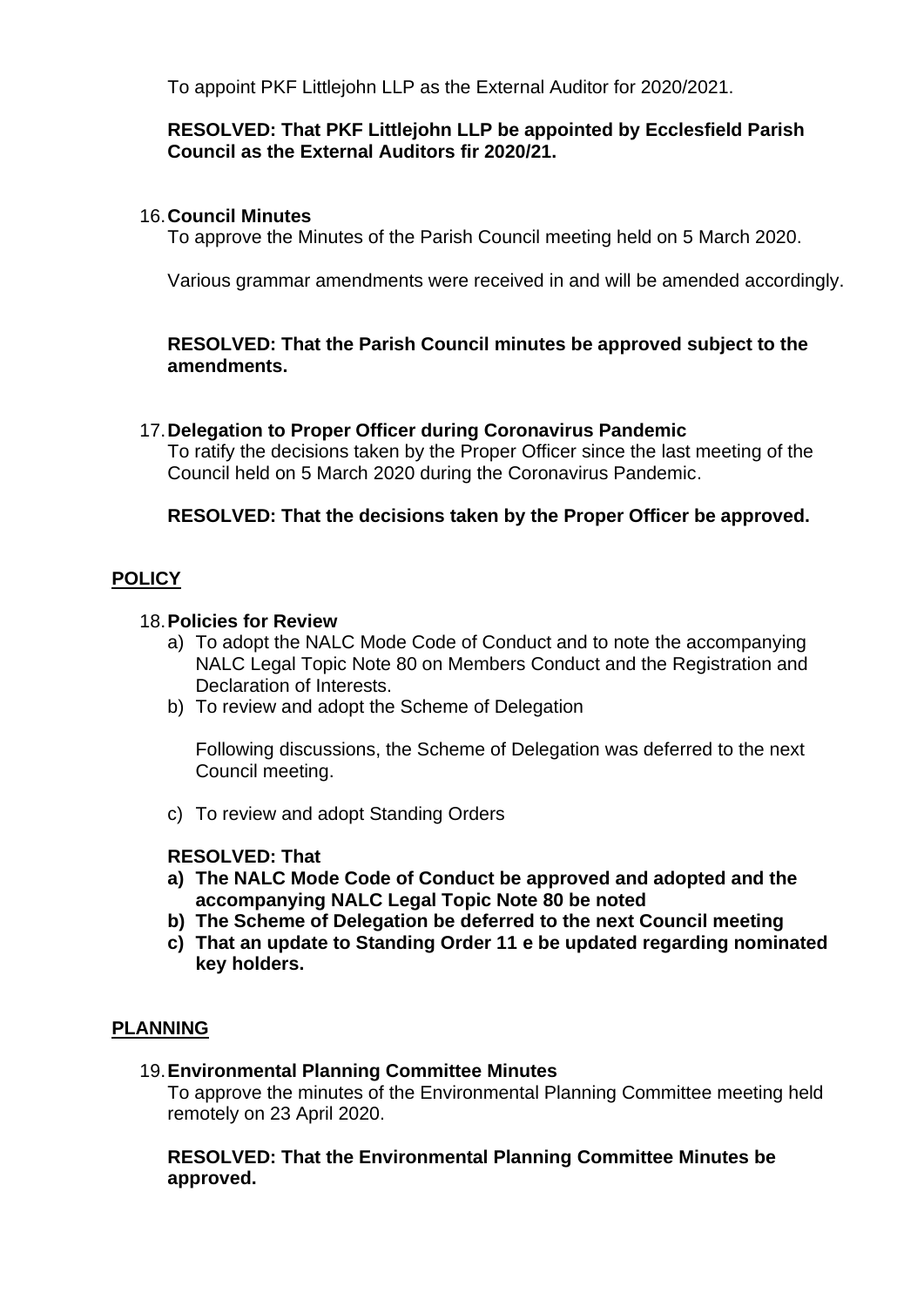## **FINANCE**

#### 20.**Finance Committee Minutes**

To approve the Minutes of the Finance Committee meeting held on 12 March 2020 and to approve the Committee's recommendations

Various grammar amendments were received in and the minutes will be amended accordingly.

To note and change in the minutes Eccclesfield Gala is held in September not June.

Council to contact the Grants requested regarding events taking place in the Parish due to the current climate.

#### **RESOLVED: That the Finance and Premises Minutes be approved subject to amendments and Grants requested will be contacted.**

#### 21.**Precept**

To note the precept requested of £263,622 and the Council Tax support Grant of £4,113 has been received and banked.

#### **RESOLVED: That Cllrs have noted the precept and Council Tax support Grant from Sheffield City Council.**

## 22.**Bank Account Balances**

| Community Direct Plus Current Account as at 30.4.20 |   | £273,997.15 |
|-----------------------------------------------------|---|-------------|
| Community Direct Plus Imprest Account as at 30.4.20 |   | £ 22,405.91 |
| Scottish Widows Bank Account as at 30.4.20          |   | £144,845.11 |
| Grenoside Exhibition Fund as at 30.4.20             |   | £ 2,840.83  |
| <b>Black Rock Investment - Grenoside Exhibition</b> |   | £ 10,226.86 |
| M&G Investments - Grenoside Exhibition              |   | £ 12,796.75 |
| Unity Trust as at 30.4.20                           | £ | 482.00      |
| Instant Access Account - Neighbourhood Plan         | £ | 10.08       |

**RESOLVED: That Cllrs noted the bank balances provided.**

#### 23.**Grant to Thorncliffe Community Sports 2019/2020**

To consider a way forward relating to this unspent grant in 2019/2020.

Cllrs Mrs A & J Brownrigg were still in attendance at the meeting when this item was raised (you may want to re-word this)

A Point of Order was raised regarding Thorncliffe Community Sports (TCS) grant.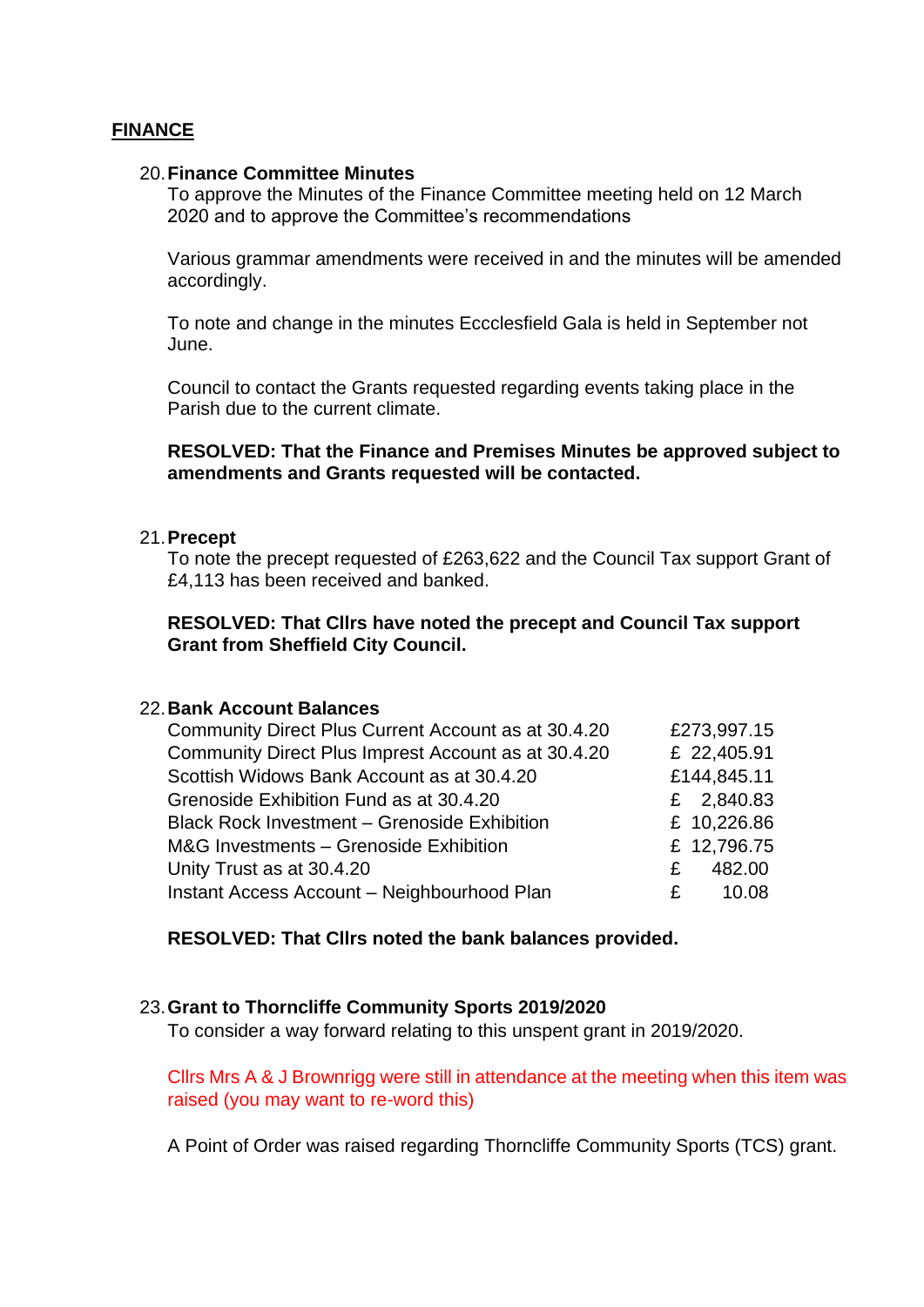The grant given to TCS has not been spent. Council will give TCS till August to spend the grant money.

**RESOLVED: That the Council will give TCS till August 2020 to spend the grant money received and send them a grant monitoring form.**

## 24.**Payments for Approval**

To consider the approval of the list of payments dated 14 May 2020 and to retrospectively approve any payments made in between meetings.

# **Retrospective Approval for payments**

| Payee name                                          | <b>Description</b>                             | <b>Ref</b>  | <b>Amount</b> |
|-----------------------------------------------------|------------------------------------------------|-------------|---------------|
| 8x8 UK Ltd                                          | Telephone charges March 2020                   | DD          | £59.98        |
| Encompass<br>Consultancy                            | Consultancy to EPC Inv: 041<br>31.3.20-3.4.20  | <b>BACS</b> | £645.00       |
| Encompass<br>Consultancy                            | Consultancy to EPC Inv: 042<br>7.4.20-9.4.20   | <b>BACS</b> | £485.00       |
| Encompass<br>Consultancy                            | Consultancy to EPC Inv: 043<br>9.4.20-16.4.20  | <b>BACS</b> | £742.50       |
| Encompass<br>Consultancy                            | Consultancy to EPC Inv: 044<br>17.4.20-23.4.20 | <b>BACS</b> | £532.80       |
| <b>FMS</b>                                          | Public toilets maintenance                     | <b>BACS</b> | £500.00       |
| <b>FMS</b>                                          | Defibrillator maintenance                      | <b>BACS</b> | £240.00       |
| <b>FMS</b>                                          | <b>War Memorial Garden</b><br>maintenance      | <b>BACS</b> | £60.00        |
| <b>Firecrest UK Ltd</b>                             | Fire alarm service                             | <b>BACS</b> | £801.24       |
| <b>Pitney Bowes</b>                                 | Photocopier charges                            | <b>BACS</b> | £79.13        |
| <b>Townsweb Archiving</b>                           | Archive Website renewal                        | <b>BACS</b> | £1,267.06     |
| <b>YLCA</b>                                         | Membership renewal<br>April 2020 - March 2021  | <b>BACS</b> | £2,483.00     |
| <b>Ecclesfield Covid-19</b><br><b>Support Group</b> | Grant                                          | <b>BACS</b> | £116.00       |
| <b>Business Stream</b>                              | Water charges Public toilets                   | <b>DD</b>   | £51.39        |
| <b>Business Stream</b>                              | <b>Water charges Community</b><br>Room         | <b>DD</b>   | £97.59        |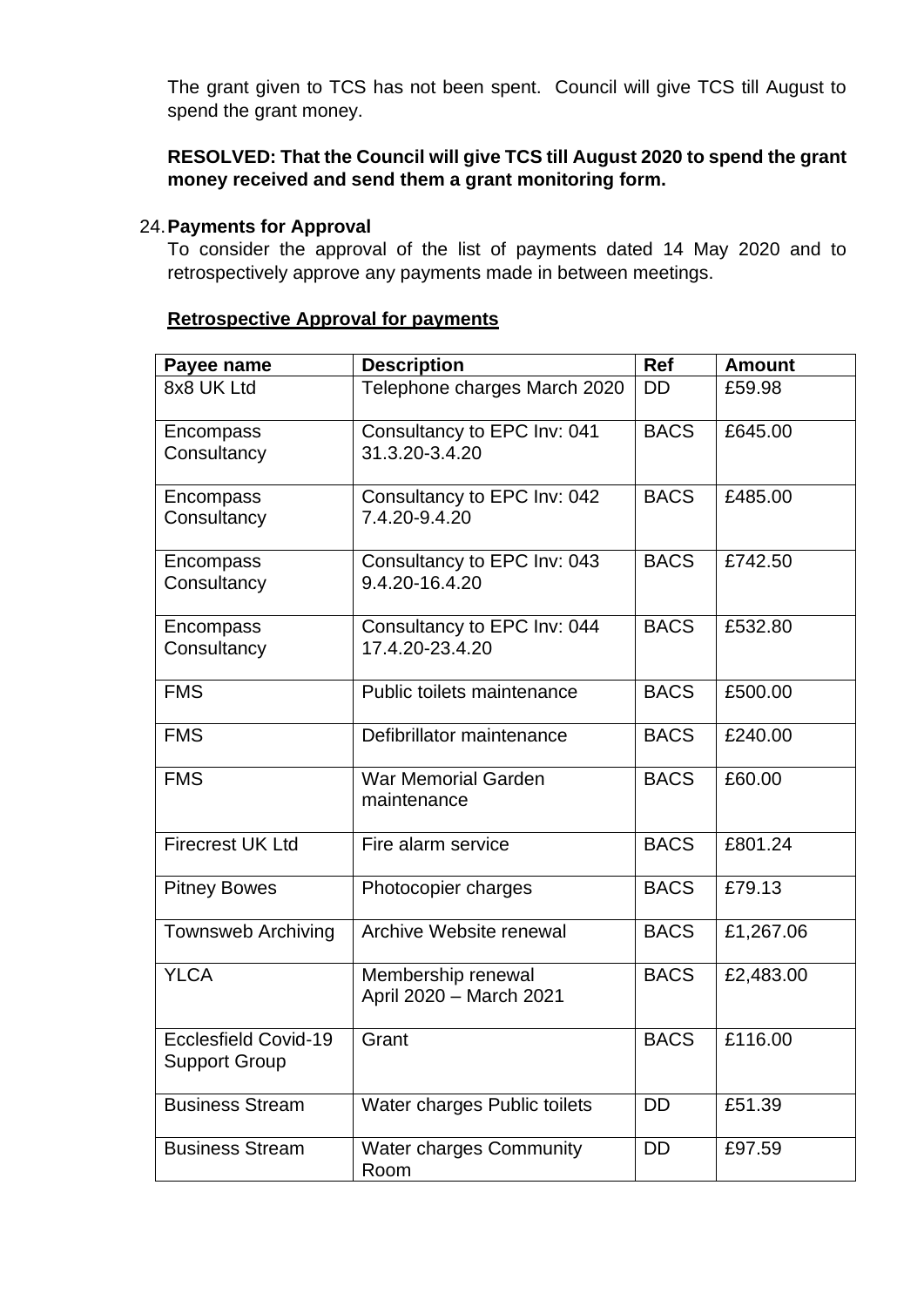| Cardiac Science<br>Holdings (UK) Ltd | Replacement defibrillator pads                                                                                | <b>BACS</b> | £69.60    |
|--------------------------------------|---------------------------------------------------------------------------------------------------------------|-------------|-----------|
| <b>Henstock Builders</b>             | Insurance work to repair wall<br>outside EPC office                                                           | <b>BACS</b> | £1,250.00 |
| <b>Andrew Towlerton</b><br>Assoc.    | Support with the development<br>of vision, key themes and<br>attending meetings for the<br>Neighbourhood Plan | <b>BACS</b> | £720.00   |

# **Payments for approval 14 May 2020**

| Payee name                                  | <b>Description</b>                                                        | Ref         | <b>Amount</b> |
|---------------------------------------------|---------------------------------------------------------------------------|-------------|---------------|
| <b>FMS</b>                                  | Public toilets maintenance                                                | <b>BACS</b> | £500.00       |
| <b>FMS</b>                                  | Defibrillator maintenance                                                 | <b>BACS</b> | £240.00       |
| <b>FMS</b>                                  | <b>War Memorial Garden</b><br>maintenance                                 | <b>BACS</b> | £60.00        |
| <b>Firecrest UK Ltd</b>                     | Call out to fix fire door                                                 | <b>BACS</b> | £144.00       |
| <b>Pitney Bowes</b>                         | Photocopier charges                                                       | <b>BACS</b> | £17.00        |
| <b>Talk Talk</b>                            | Broadband charges 18.4.20-<br>2.5.20                                      | <b>DD</b>   | £35.40        |
| Zoom video                                  | <b>Standard Pro Annual</b><br>5.5.20-3.5.21                               | <b>CARD</b> | £119.90       |
| Google Ireland Ltd                          | <b>GSuite membership</b><br>1.4.20-30.4.20                                | <b>DD</b>   | £73.29        |
| Netwise UK.com                              | Premium package support and<br>maintenance (new website)<br>5.7.20-4.7.21 | <b>BACS</b> | £300.00       |
| 8x8 UK Ltd                                  | Telephone charges April 2020                                              | <b>DD</b>   | £60.18        |
| St Mark's Church                            | <b>Grenoside News Subscription</b>                                        | Cheque      | £13.80        |
| Yorkshire Internal<br><b>Audit Services</b> | <b>Final Internal Audit visit</b><br>2019/2020                            | Cheque      | £325.00       |
| Supake                                      | On site visit for planned service<br>and maintenance 13.5.20              | <b>BACS</b> | £213.46       |
| <b>Cardiac Science</b>                      | Electrodes Adult G5 AED x4                                                | <b>BACS</b> | £146.34       |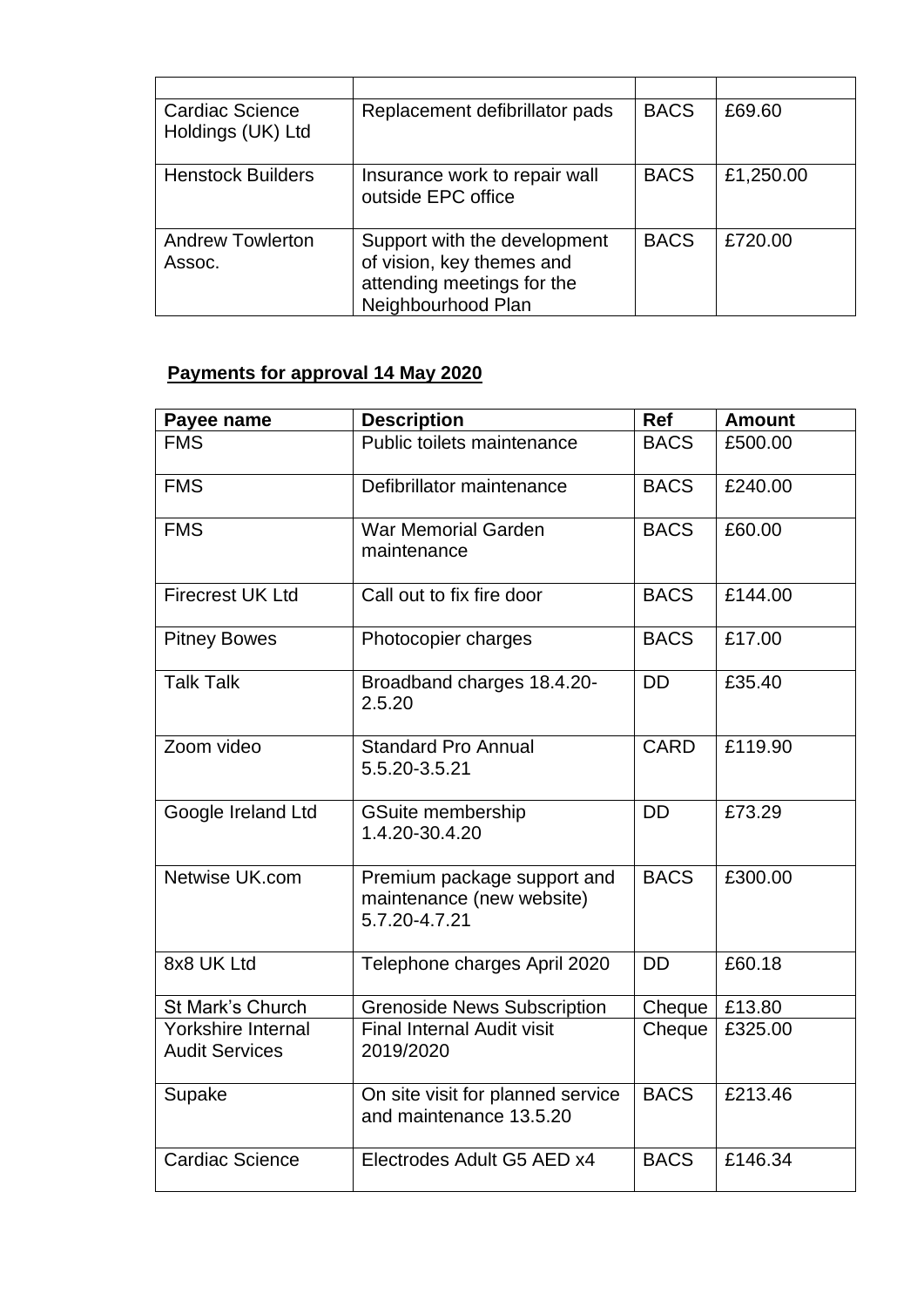## **RESOLVED: That**

- **a) Retrospective approval be given**
- **b) Payments approved dated 14 May 2020**
- **c) YLCA Membership renewal from 2019-2020 be circulated to Cllrs**
- **d) Council to look into the process of Council work being given to Cllrs (you may want to re-word this it's relating to the Henstock Builders works)**

## **Cllr Mrs A Brownrigg left the meeting**

**The Chairman asked Cllr Bawden to moderate his behaviour when in Council meetings (again, you may want to re-word this)**

## **CORRESPONDENCE**

## 25.**Correspondence for Decision**

To consider an email from the Community Coordinator on behalf of a member of the Parish requesting to hold a proposed event to celebrate the Community coming together through the pandemic.

The Community Coordinator gave an overview to Cllrs on this event. The Cllrs would like to get involved with this event and start preparing for it. Allowances from the Government regarding Community events will be followed.

# **RESOLVED: That the proposed event will be discussed at the next Finance and Premises meeting.**

## 26.**Correspondence to note**

- Postponement of Elections *(NALC Legal Briefing L03-20 The Local Government and Police and Crime Commissioners (Coronavirus) (Postponement of elections and referendums) (England and Wales) Regulations 2020.* Note: This legislation covers by-elections.
- White Rose Updates from YLCA (issued to Councillors by email)

## **RESOLVED: That the correspondence be noted.**

## **EXCLUSION OF PRESS AND PUBLIC**

27.To consider the exclusion of the Press and Public (Public Bodies Admission to Meeting Act) 1960 Section 1 (2) due to the confidential nature of the business to be transacted.

## **RESOLVED: That there were no items for the exclusion of Press and Public.**